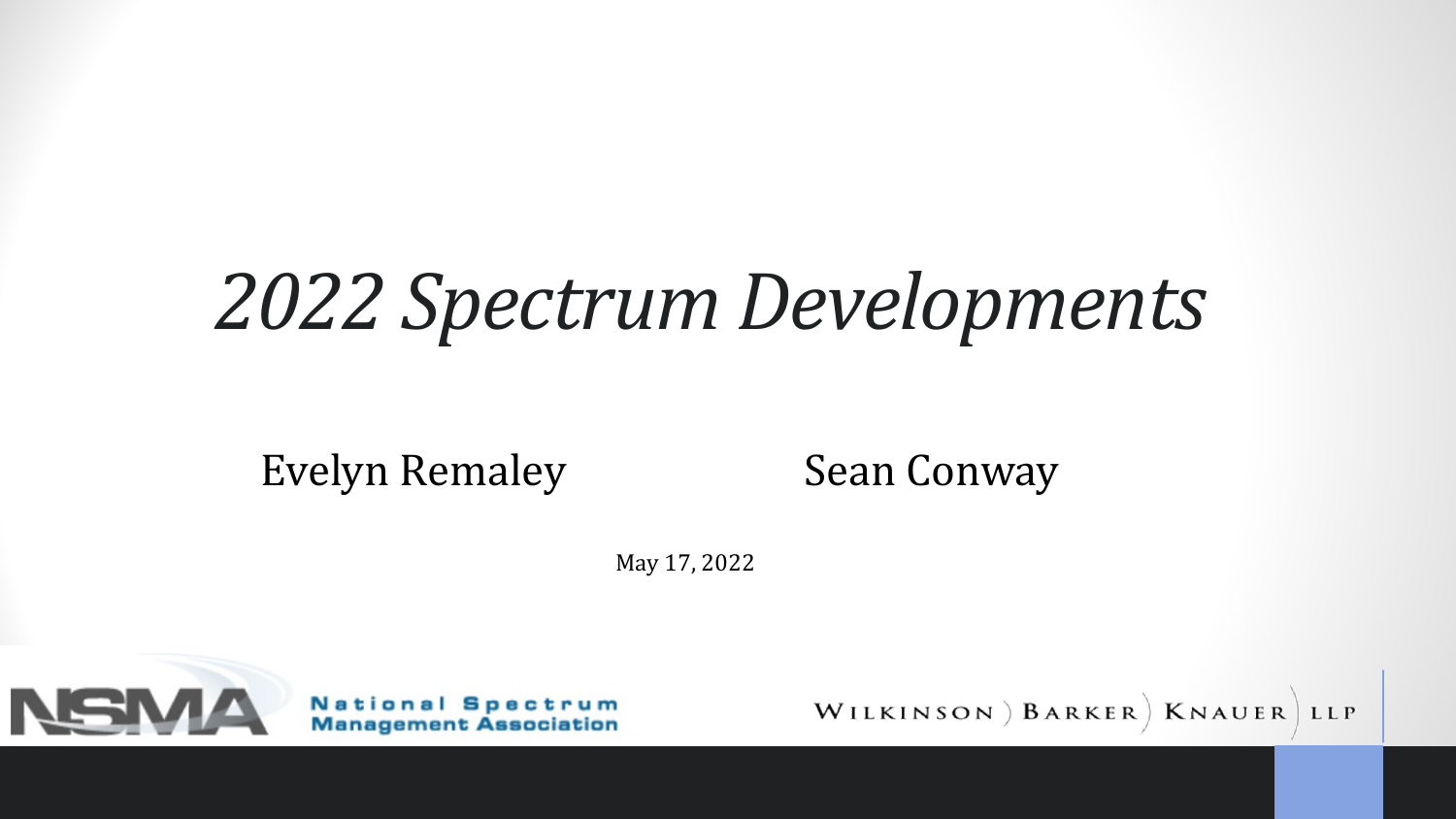#### **Overview**

- The Main Players
- Recent Spectrum Developments
- •Upcoming Spectrum Developments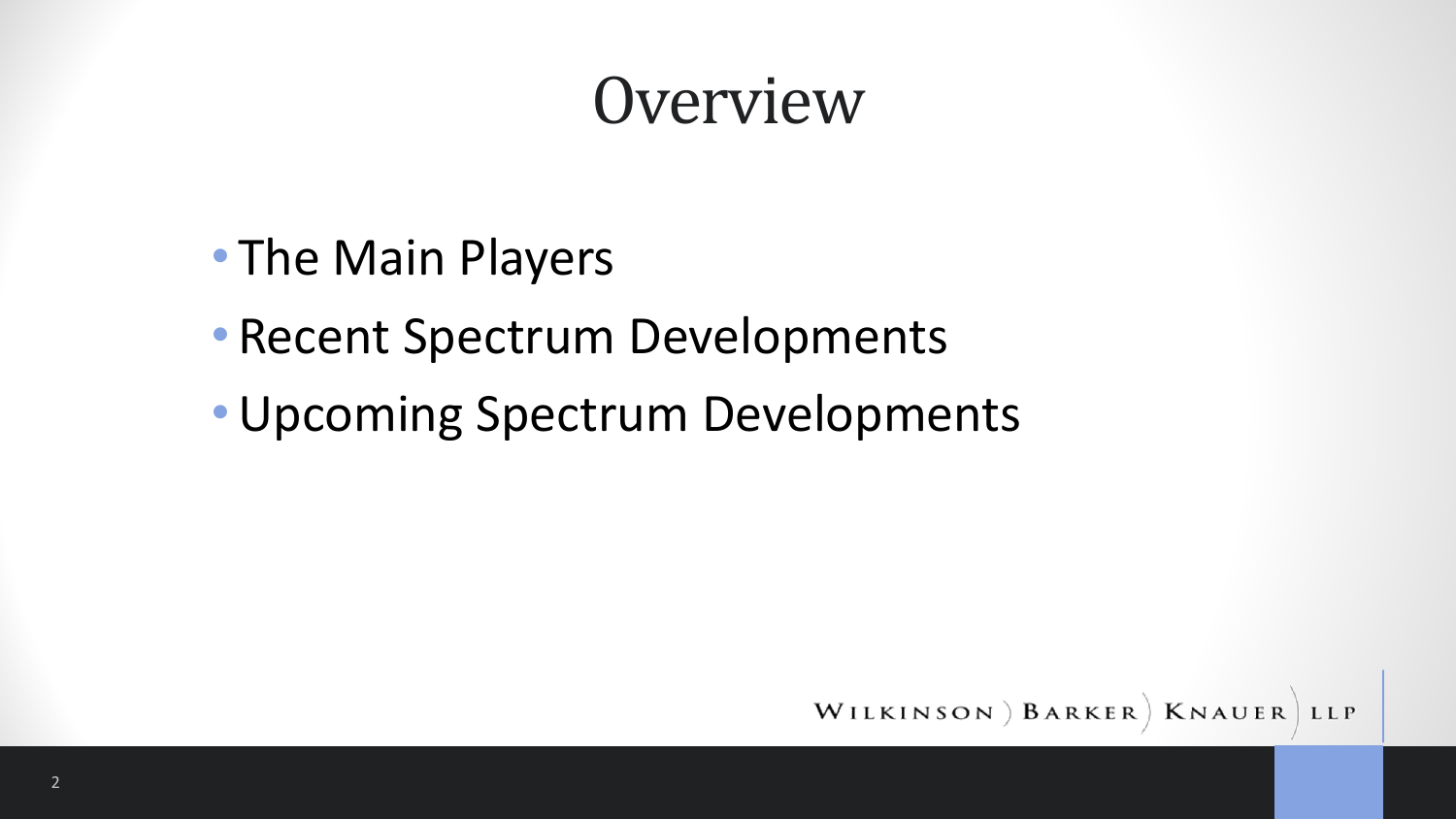#### The Current FCC









#### • **Chairwoman**

• Jessica Rosenworcel (D) (Term expires June 2025)

#### • **Commissioners**

- Geoffrey Starks (D) (Term expires June 2022)
- Brendan Carr (R) (Term expires June 2023)
- Nathan Simington (R) (Term expires June 2024)
- *Vacant – 16 months*



#### Gigi Sohn (D) – Nominated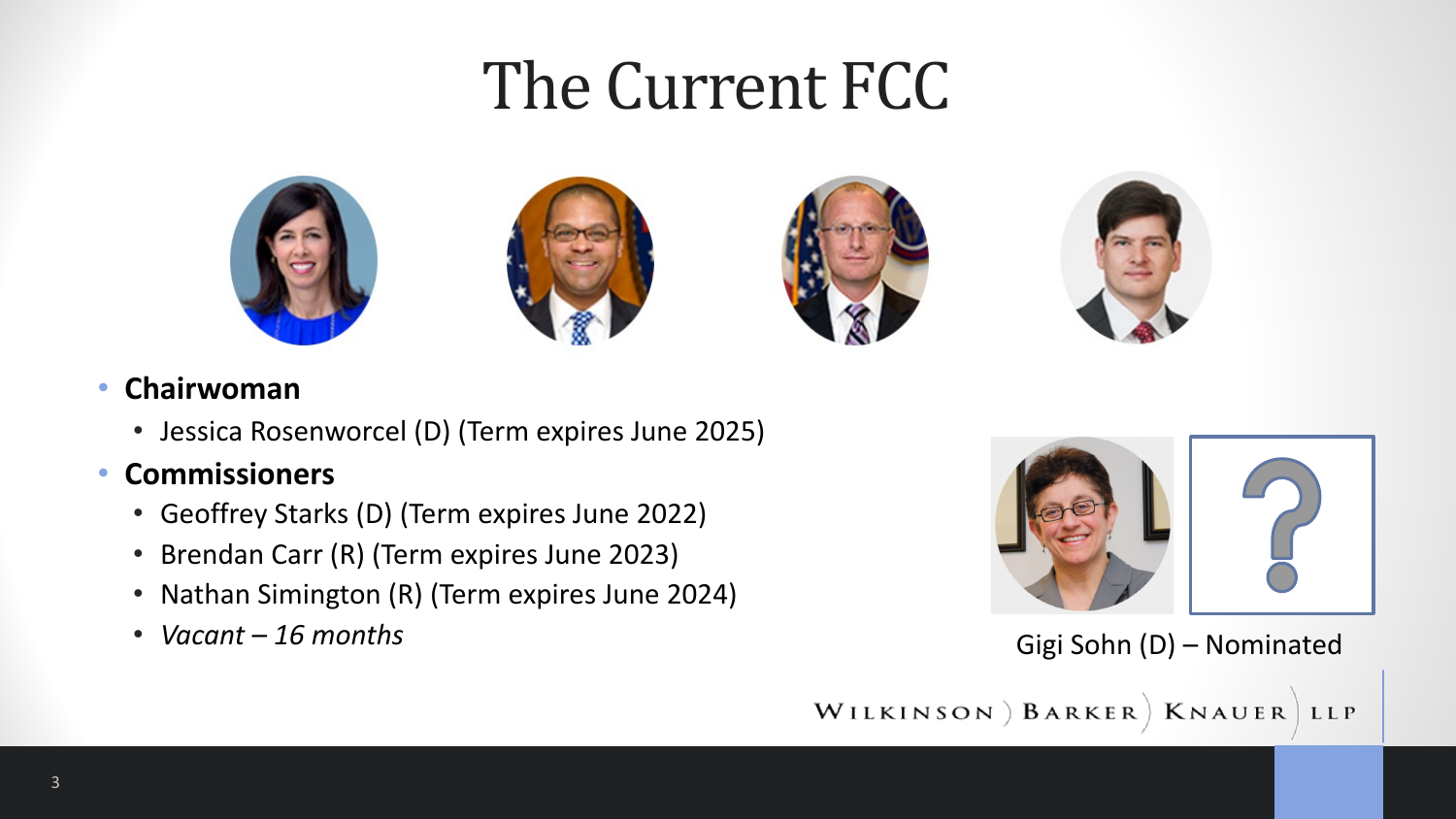### The Current NTIA





#### • **Administrator**

- Alan Davidson (January 2022 )
- **Associate Administrator, Office of Spectrum Management**
	- Charles Cooper (July 2019 )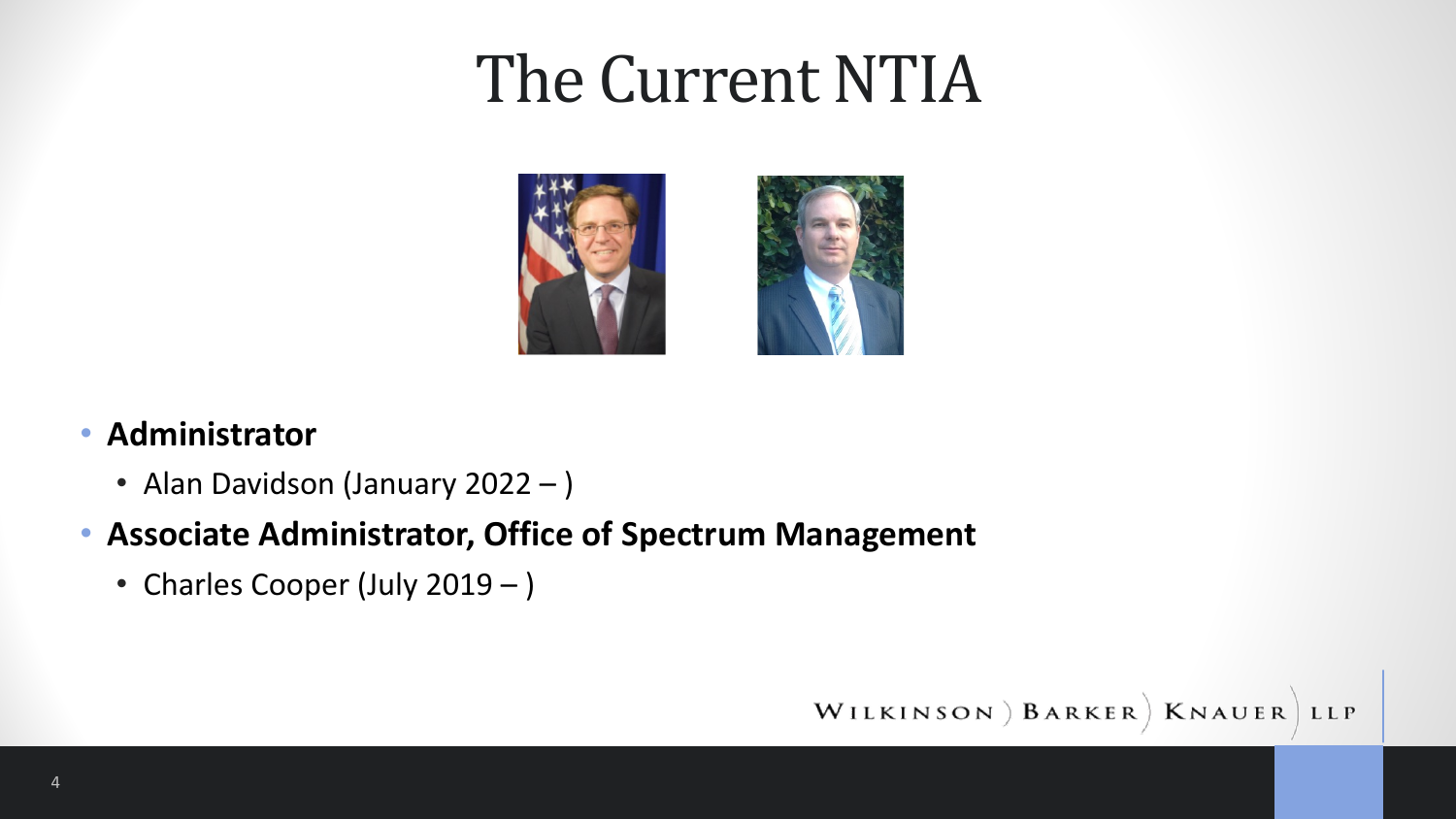### **Other Major Federal Players**



#### • **Congress**

• Has power to dictate spectrum policy



#### • **The White House**

- Influential spectrum policy role when it wants
- OSTP/CTO plays a coordinating role

#### • **Department of Transportation**

• Safety-critical systems



#### • **Department of Defense**

- Mission-critical systems
- **Other Agencies**
	- Other incumbent systems



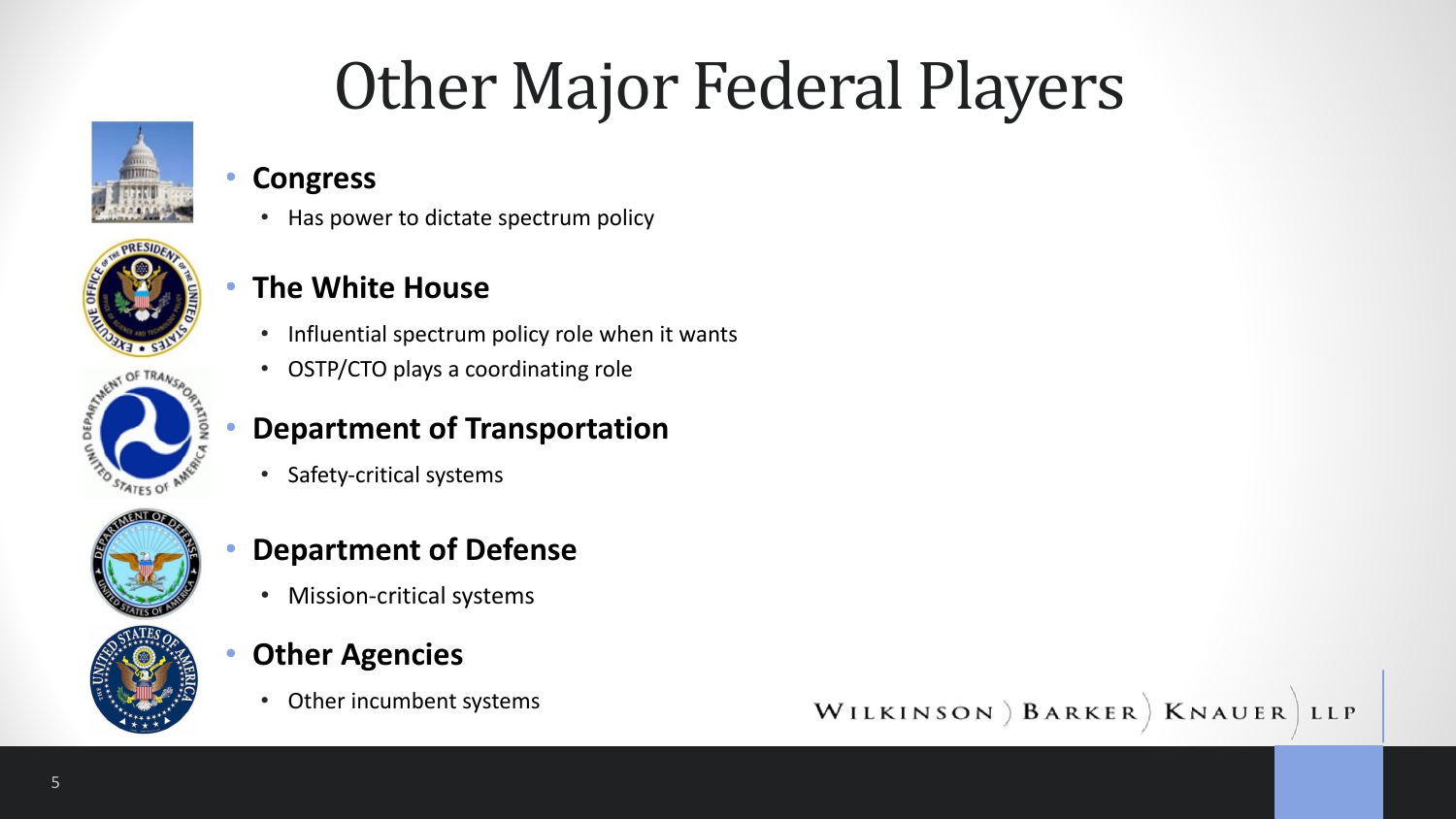# Recent Spectrum Developments

**Two Major Themes**

 $\triangleright$  Efforts to Spur More Intensive Use of Spectrum

Ø More Spectrum for 5G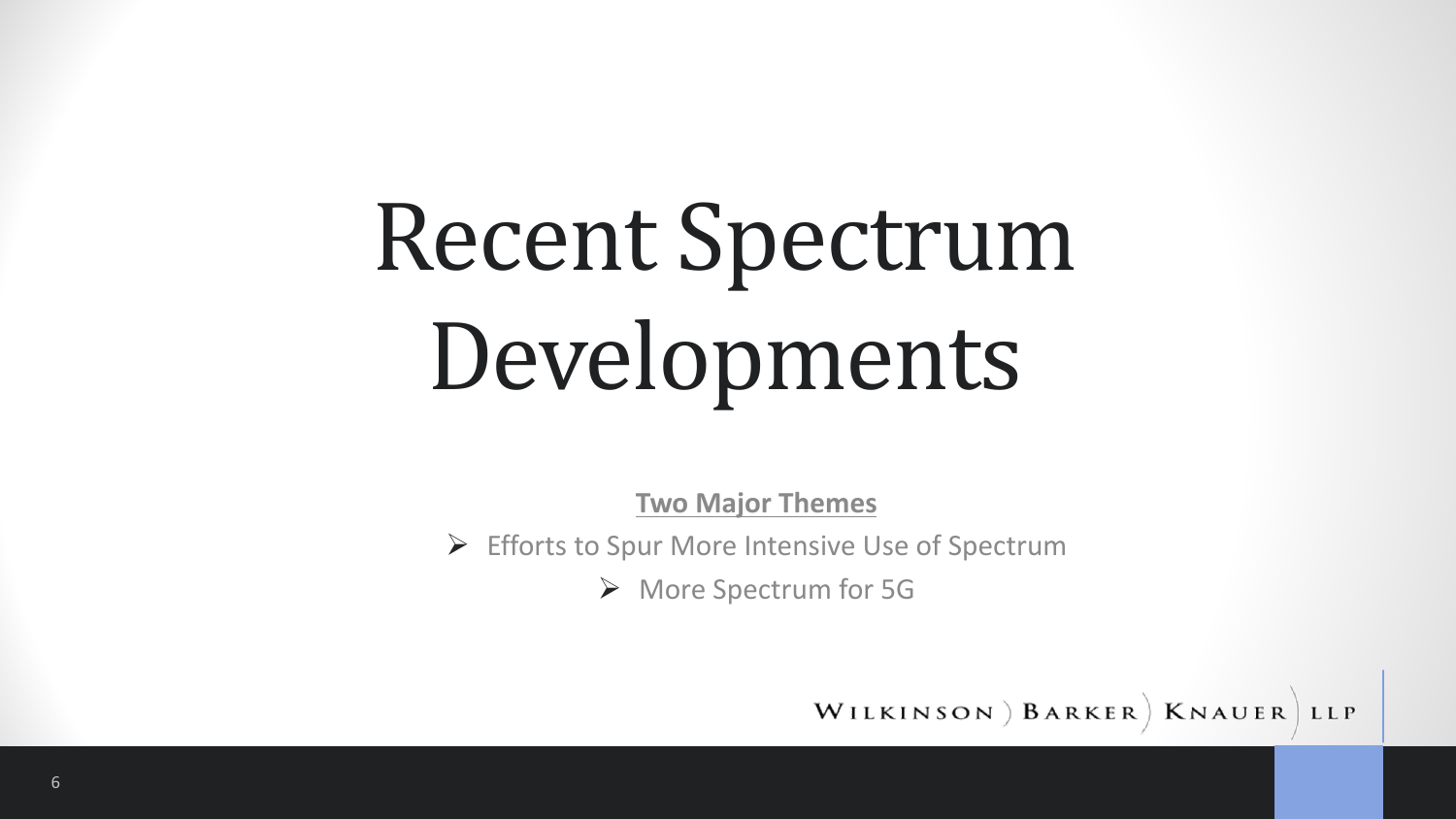### 6 GHz Report and Order: Background

- Adopted April 2020
- Opened 1,200 MHz to unlicensed use, while adopting safeguards to protect incumbent operators in the band (fixed microwave operations, Broadcast Auxiliary Service (BAS), Fixed Satellite Service)
	- Standard-power operations coordinated by an automated frequency coordination (AFC) system permitted in U-NII-5 (5.925-6.425 GHz) and U-NI-7 (6.525-6.875 GHz)
	- Low power indoor operations permitted throughout the band from 5.925-7.125 GHz
- Opportunities for 320-megahertz channels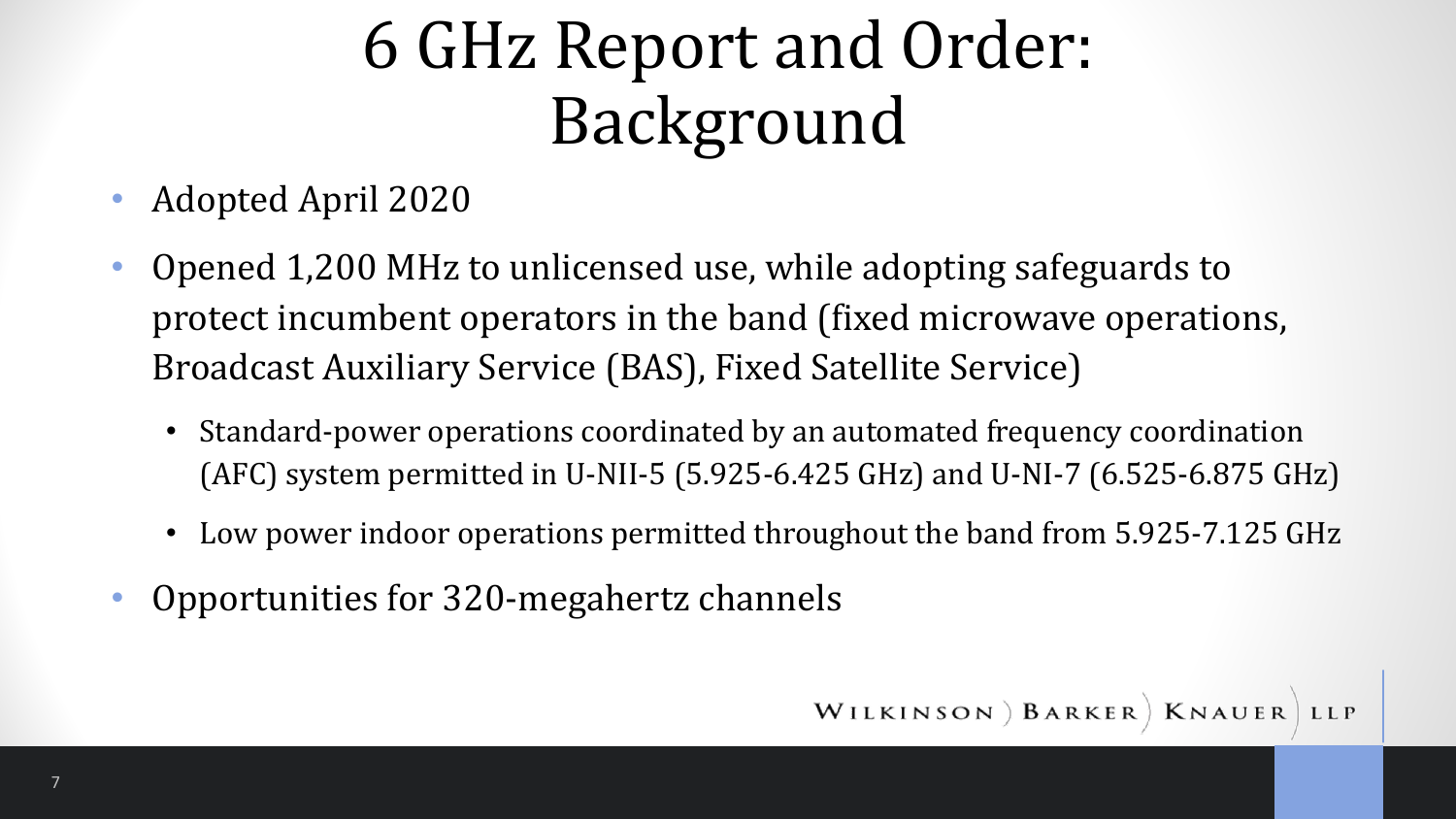### 6 GHz Report and Order: Incumbent Concerns

- Wireless, broadcast, public safety, and electric utility stakeholders sought (1) review by the D.C. Circuit and (2) reconsideration from the FCC of the 6 GHz Order
	- Among other concerns, argued that low-power indoor operations would cause harmful interference to fixed links and BAS operations
	- Disagreed with the FCC that the protections adopted were adequate
	- Disagreed with the modeling and studies used to analyze the risk of harmful interference
- These stakeholders also have continued to submit studies to the FCC showing 6 GHz low-power indoor access points will cause harmful interference to fixed service links; Wi-Fi companies and stakeholders continue to submit filings<br>
WILKINSON) BARKER) KNAUER LLP rebutting those findings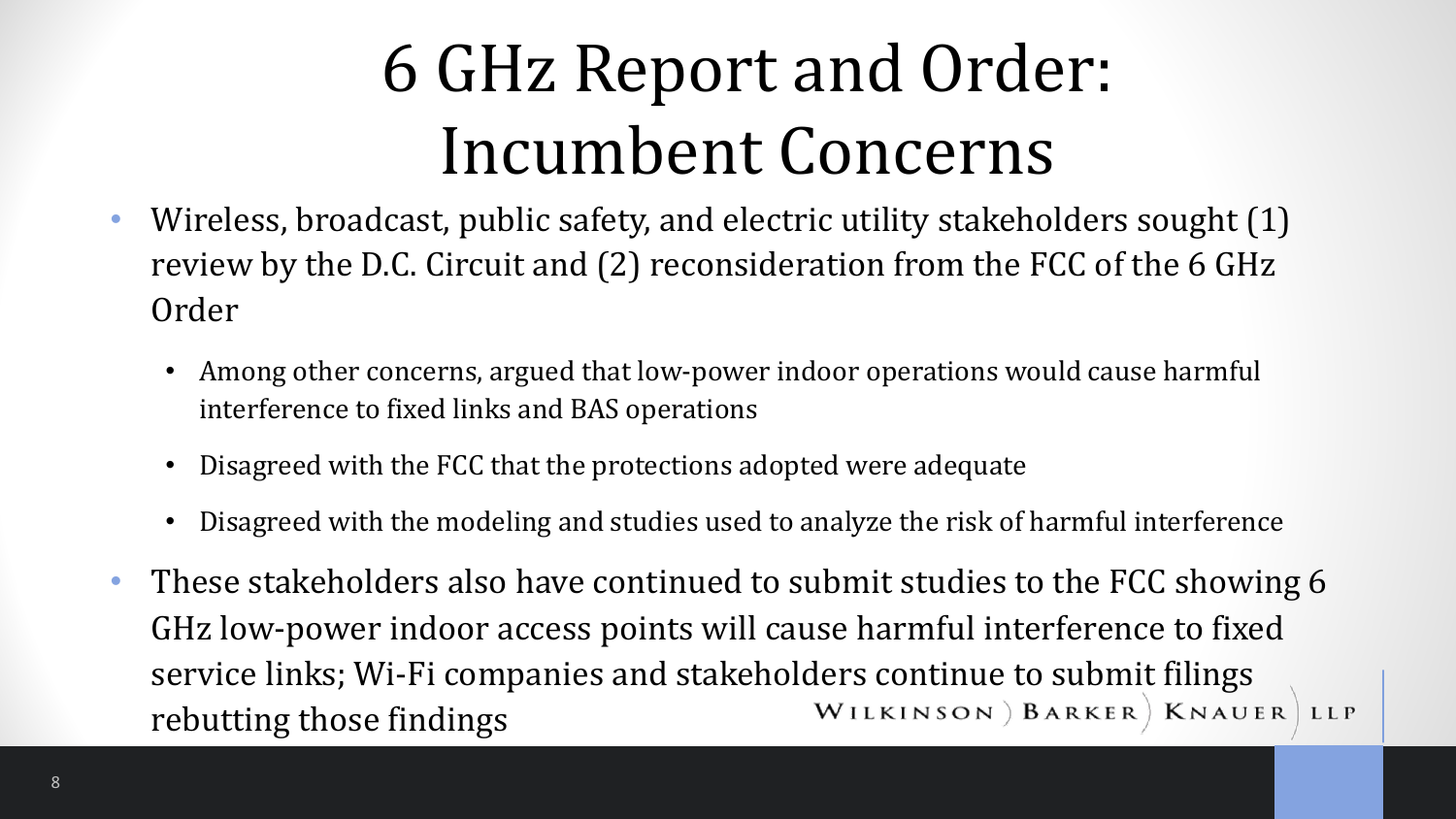# 6 GHz Report and Order: D.C. Circuit Opinion

- D.C. Circuit denied the petitions for review in all respects except for one
	- Agreed with the FCC that the Order never claimed that it would reduce the risk of harmful interference to zero—rather the goal was to "make the risk of harmful interference 'insignificant' not impossible"
	- Relied in part on the FCC's assertion that the Enforcement Bureau would investigate instances of harmful interference, and noted that if the Enforcement Bureau is not up to the task, petitioners can return to the FCC for relief
	- Provided significant deference to the FCC's technical arguments
- DC Circuit remanded decision on one issue: NAB's challenge that the FCC failed to adequately respond to its request for reserving a sliver of the 6 GHz band exclusively for mobile licenses such as BAS
	- FCC is currently seeking comment on this issue: Comments are due May 25 and reply comments are due June 9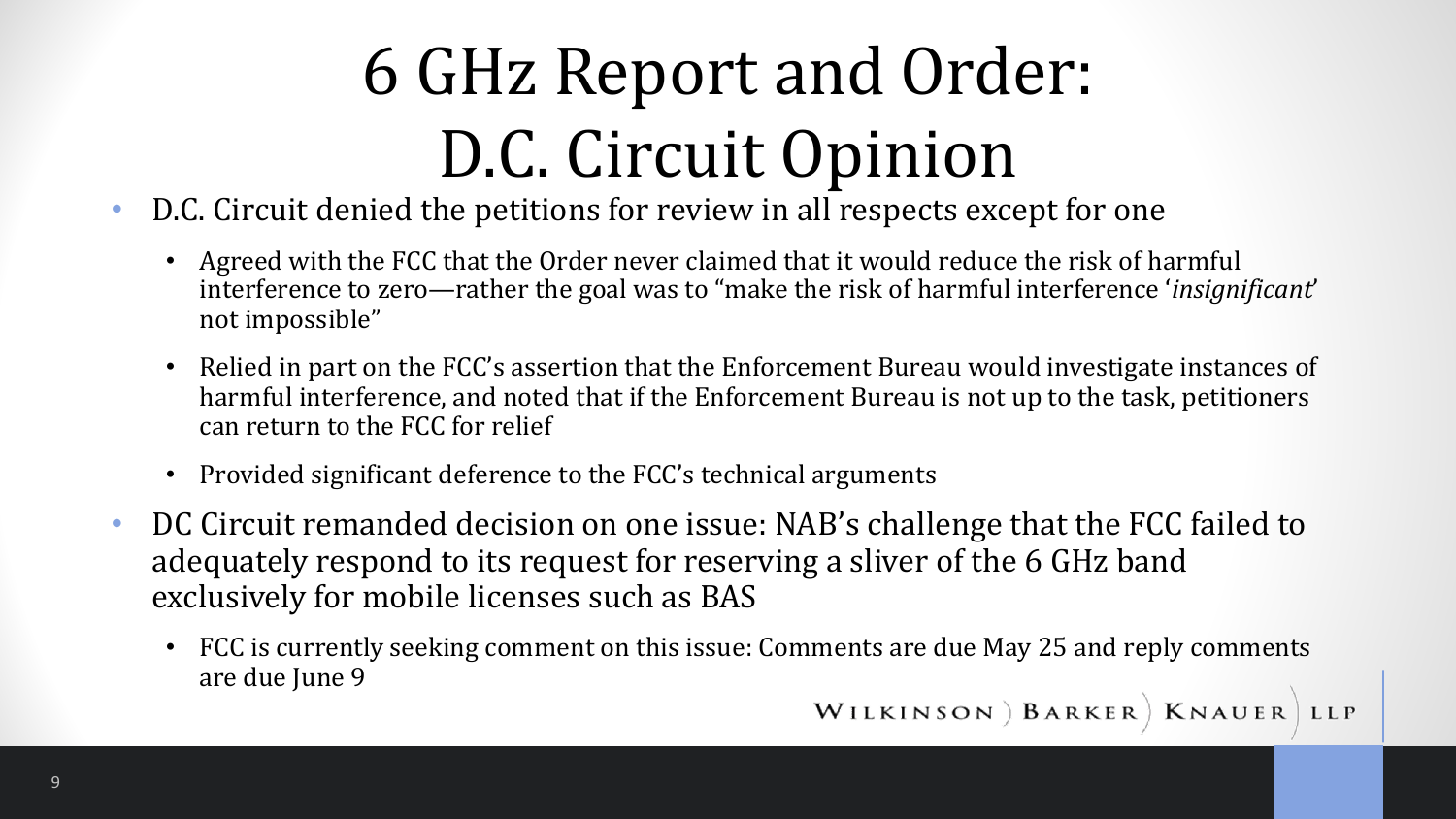### 6 GHz Report and Order: AFC Implementation

- September 2021 FCC kicked off process to authorize AFC systems for standard-power operations
	- Proposals were due Nov. 30, 2021
	- Applicants continue to provide FCC with additional information to supplement initial proposals
	- Incumbent stakeholders continue to file *ex parte* letters expressing concerns with the proposals—in particular, concerns that certain parameters are not being uniformly implemented, which will lead to varying levels of protection for incumbents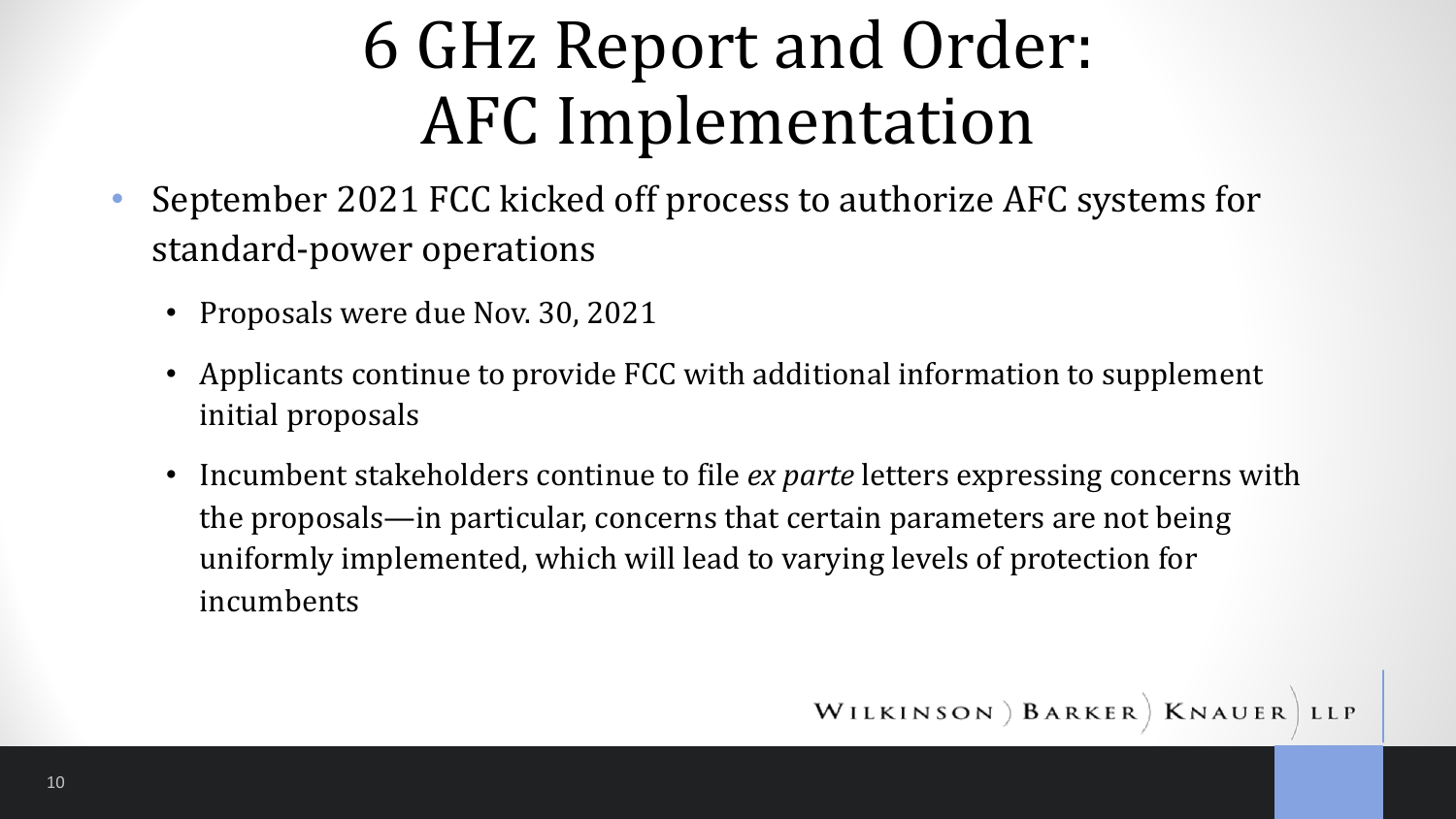# 6 GHz Further Notice and Client-to-Client Public Notice

- Further Notice of Proposed Rulemaking Adopted April 2020
	- Proposes to permit very low power unlicensed devices to operate both indoors and outdoors across the entire 6 GHz band
	- Seeks comment on increasing the transmit power of indoor access points that operate without an AFC
	- Seeks comment on whether standard-power access points should be permitted in mobile applications
	- Seeks comment on whether higher powers should be permitted for standard-power access points when configured as point-to-point links
- Client-to-Client Public Notice Released January 2021
	- Seeks additional comment on whether the FCC should permit direct communications between client devices
- Stakeholders continue to file *ex parte* letters on these outstanding issues<br>WILKINSON ) BARKER | KNAUER LLP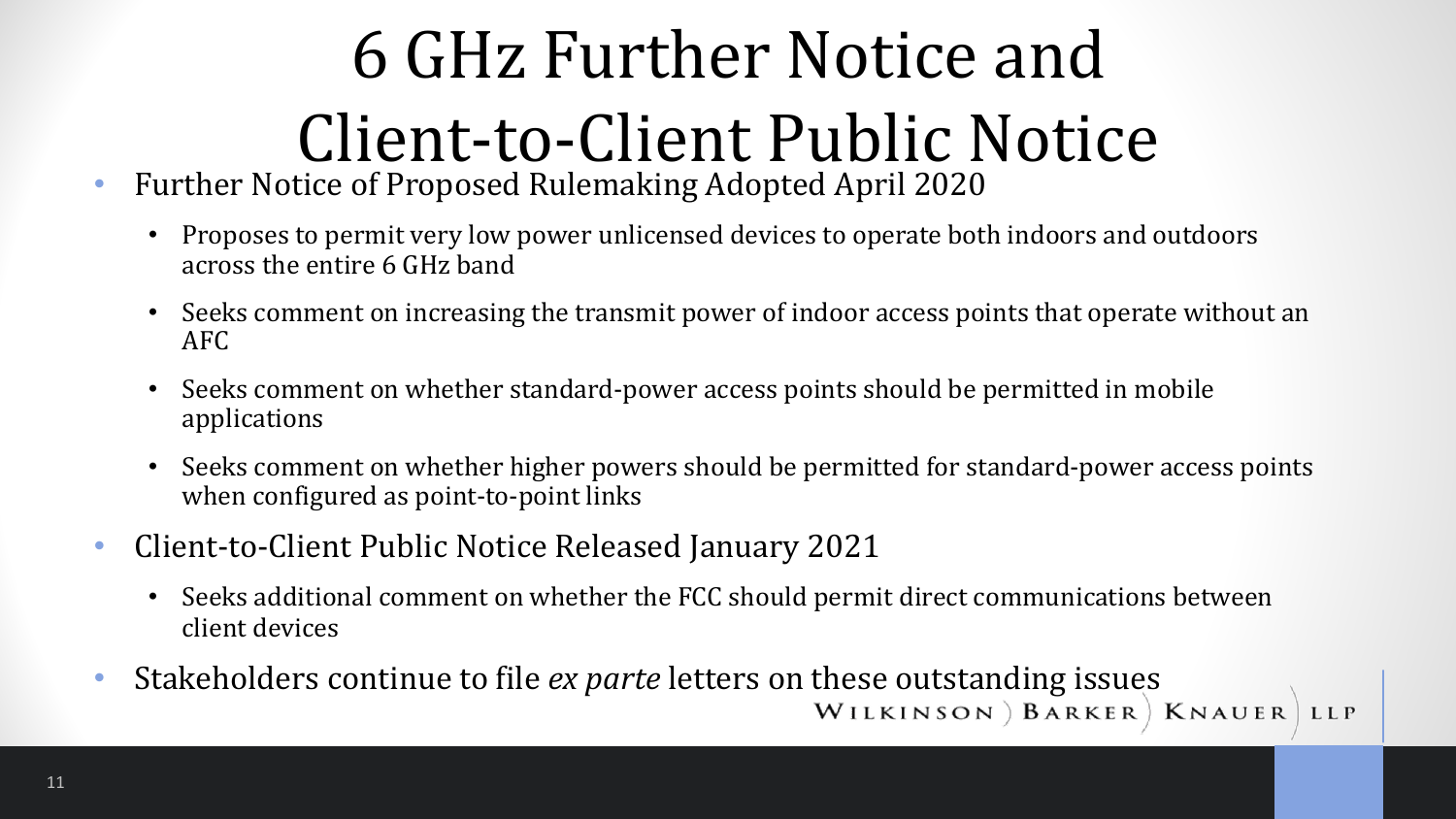### 5.9 GHz Band R&O & FNPRM

• November 2020 Report & Order adopted new band plan to encourage more intensive use:

| 5.850                | 5.895   | 5.925 |
|----------------------|---------|-------|
| Indoor<br>Unlicensed | $C-V2X$ |       |

- DC Circuit Litigation: State transportation and amateur interests sought court review of reallocation of lower 45 MHz to indoor unlicensed
- Petitions for Reconsideration: Automobile interests sought reconsideration from FCC on out-of-band emission limits for indoor unlicensed operations; R&O granted greater flexibility than even Wi-Fi industry requested
- Waiver Requests: Leading automakers and state DOTs have requested to deploy C-V2X now under waiver authority; FCC yet to seek public comment
- FNPRM: Tees up a host of issue, including finals rules for C-V2X, additional spectrum for 5G-based C-V2X, and expanding unlicensed operations to outdoor areas. WILKINSON ) BARKER | KNAUER LLP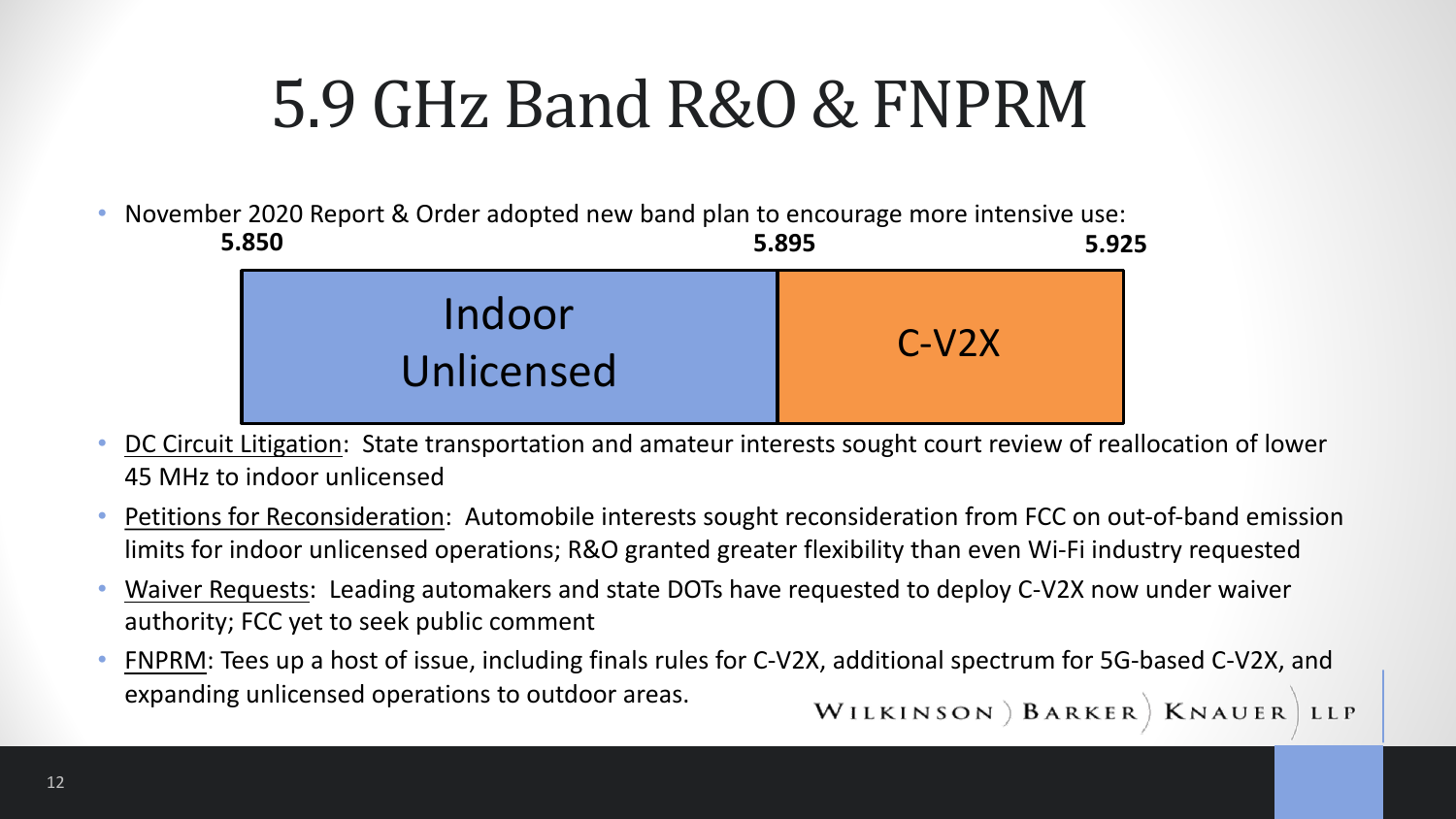# 4.9 GHz Order on Reconsideration & Eighth FNPRM

- Background:
	- 4.940-4.990 GHz band designated for public safety two decades ago
	- Band underused outside of major metro areas: of 90,000 eligible public safety entities, only 2,090 hold licenses
	- In 2020 FCC adopted rules allowing for non-public safety operations through a state-by-state leasing framework
- Order on Reconsideration: Resets the 4.9 GHz band rules, vacating leasing
- Further Notice of Proposed Rulemaking:
	- Explores ways to foster greater public safety use of band (frequency coordination, nationwide band manager, promoting 5G)
	- Seeks comment on ways to facilitate non-public safety access that is compatible with public safety
- Chairwoman referenced 4.9 GHz in remarks at Mobile World Congress:
	- "[W]e are taking a close look at the 4.9 GHz band and considering how it can be used for 5G services for public safety."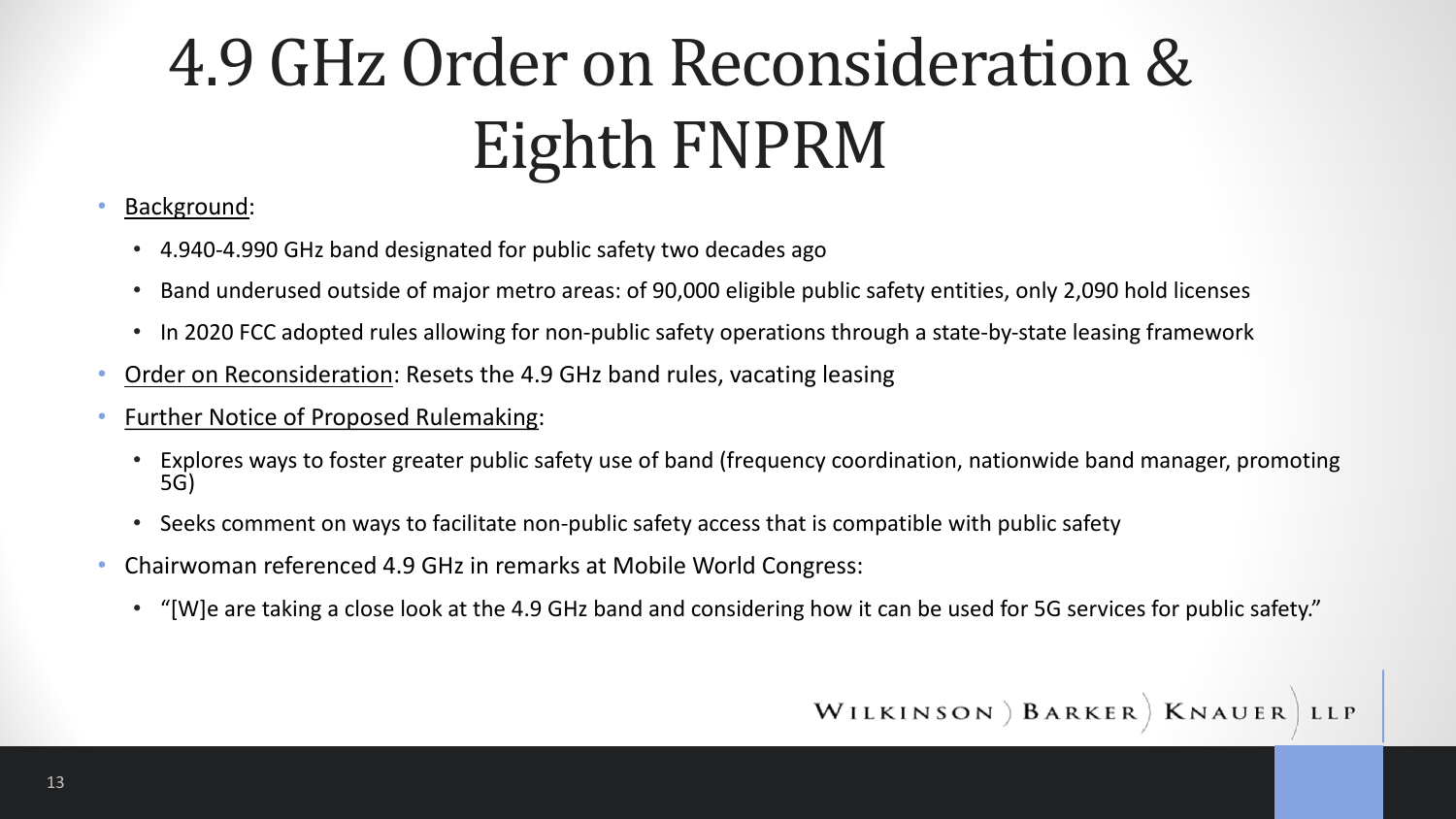# 57-64 GHz Waivers and Notice of Proposed Rulemaking

#### • Background:

- Band allocated for unlicensed device operations
- Current rules limit field disturbance sensors (FDS) (e.g., radar devices) to 30 dB below that of unlicensed devices and restrict many mobile operations
- Recent technological advancements in FDS devices has led to increased demand for unlicensed mobile operations at higher powers
- Waivers: FCC granted waivers to Google in 2018 and to a number of parties in early 2021 to operate mobile radars at higher power than permitted in rules, but only in specific situations
- Further Notice of Proposed Rulemaking: Proposed to allow unlicensed FDS operations at higher power limits and in mobile devices<br>WILKINSON ) BARKER | KNAUER LLP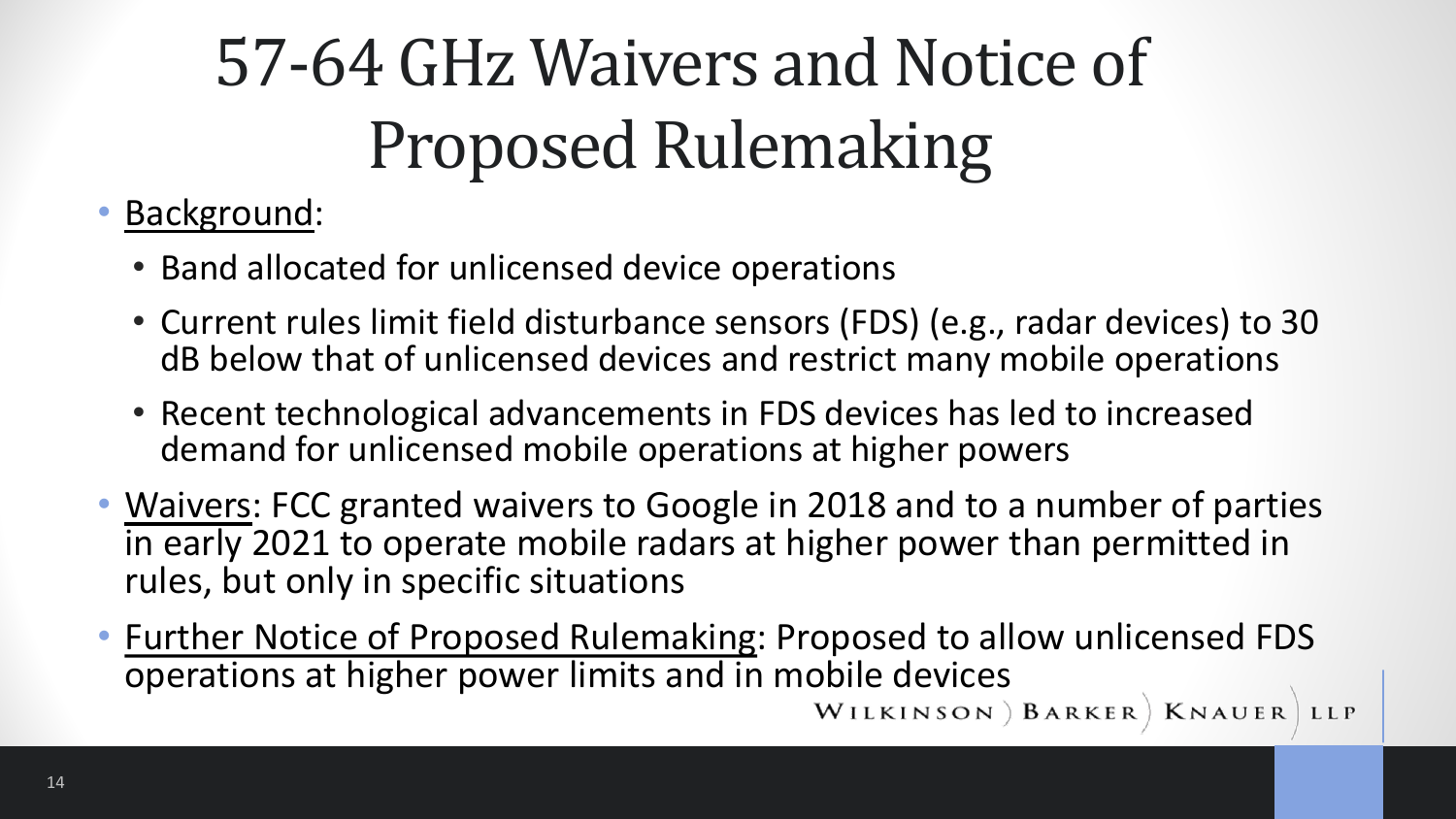# Recent 5G Auction: 3.7-3.98 GHz (C-Band)

- Auction concluded in Feb. 2021; raised more than \$81 billion
- Incumbent satellite operators committed to "accelerated clearing" schedule (received \$9.7 billion in acceleration payments from winning bidders)
	- $\cdot$  3.7-3.8 GHz cleared by Dec. 5, 2021
	- $\cdot$  3.8-3.98 GHz cleared by Dec. 5, 2023
- FCC evaluated the technical record and found that a 220-megahertz guard band between the new wireless operations and the radio altimeters in the 4.2-4.4 GHz band, coupled with other technical rules, would protect aeronautical services
	- Wireless industry submitted filings demonstrating flaws in the aeronautical industries technical arguments
- A month before 3.7-3.8 GHz was set to launch, the Federal Aviation Administration issued a Special Airworthiness Information Bulletin on the risk of 5G resulting in potential adverse effects on radio altimeters, which play a role in landing airplanes safely
	- The FAA, aeronautical stakeholders, and wireless industry are working to resolve concerns
- Congress held a hearing to express concern about the lack of coordination between the FCC, NTIA, and the FAA
- Deployments are underway in the band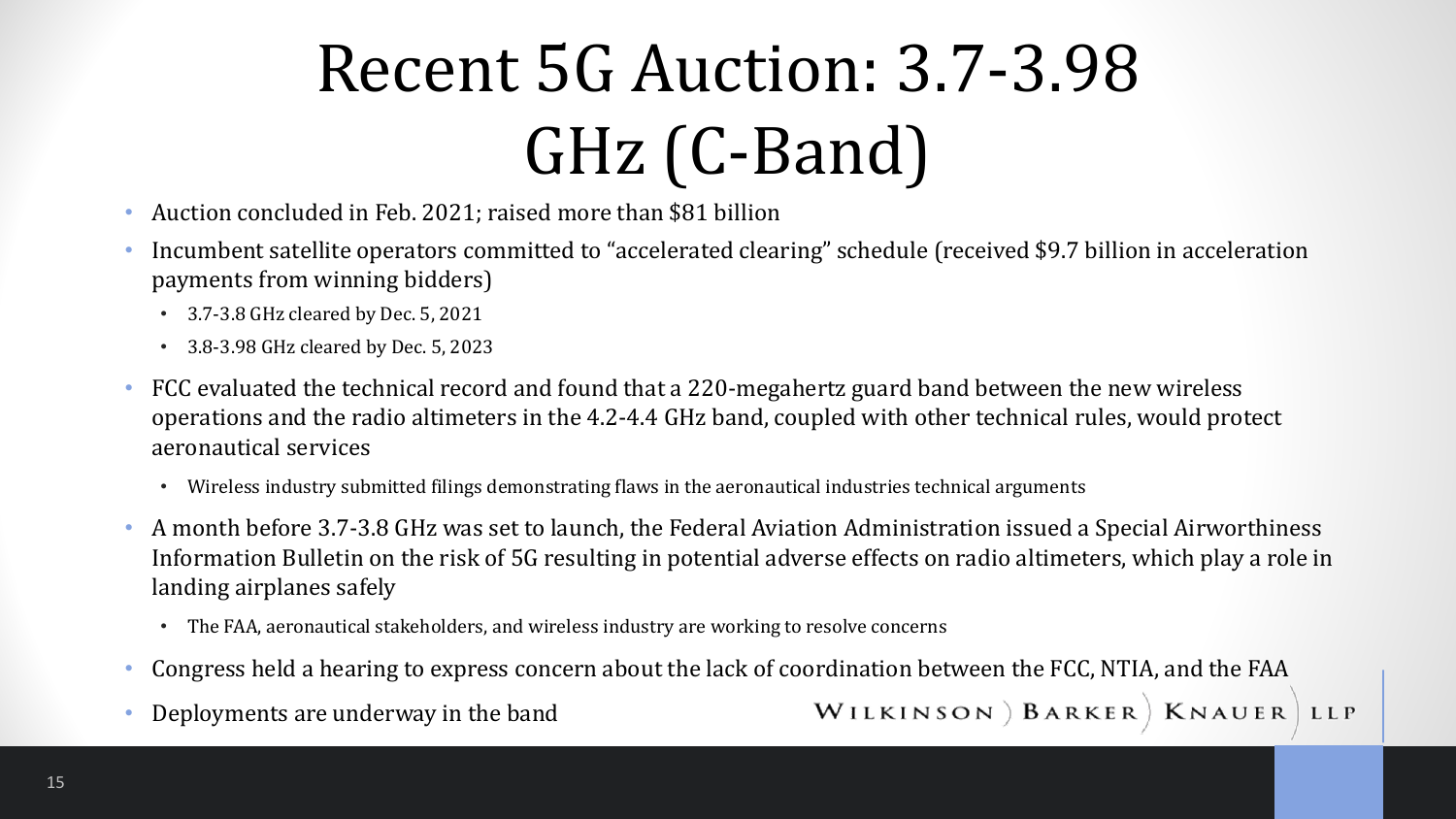# Recent 5G Auction: 3.45 GHz  $(3.45 - 3.55$  GHz)

- Auctioned in 2021
- Raised \$22 billion
- Licenses granted May 4, 2022
- Federal incumbents and winning bidders are working to implement Cooperative Planning Area and Periodic Use Areas where federal and commercial users share the band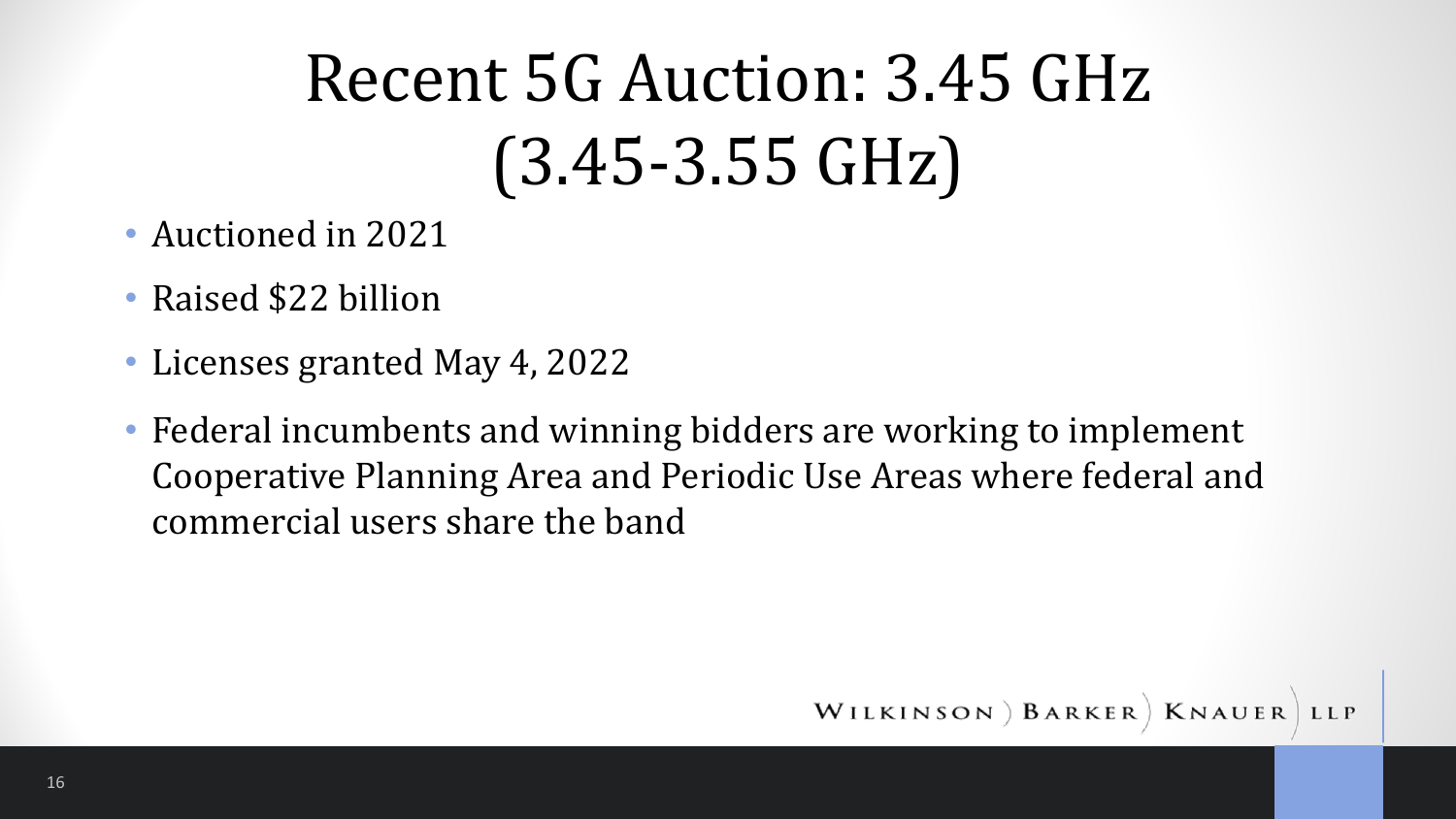# Upcoming Spectrum Developments

**Same Major Themes**

 $\triangleright$  Efforts to Spur More Intensive Use of Spectrum

Ø More Spectrum for 5G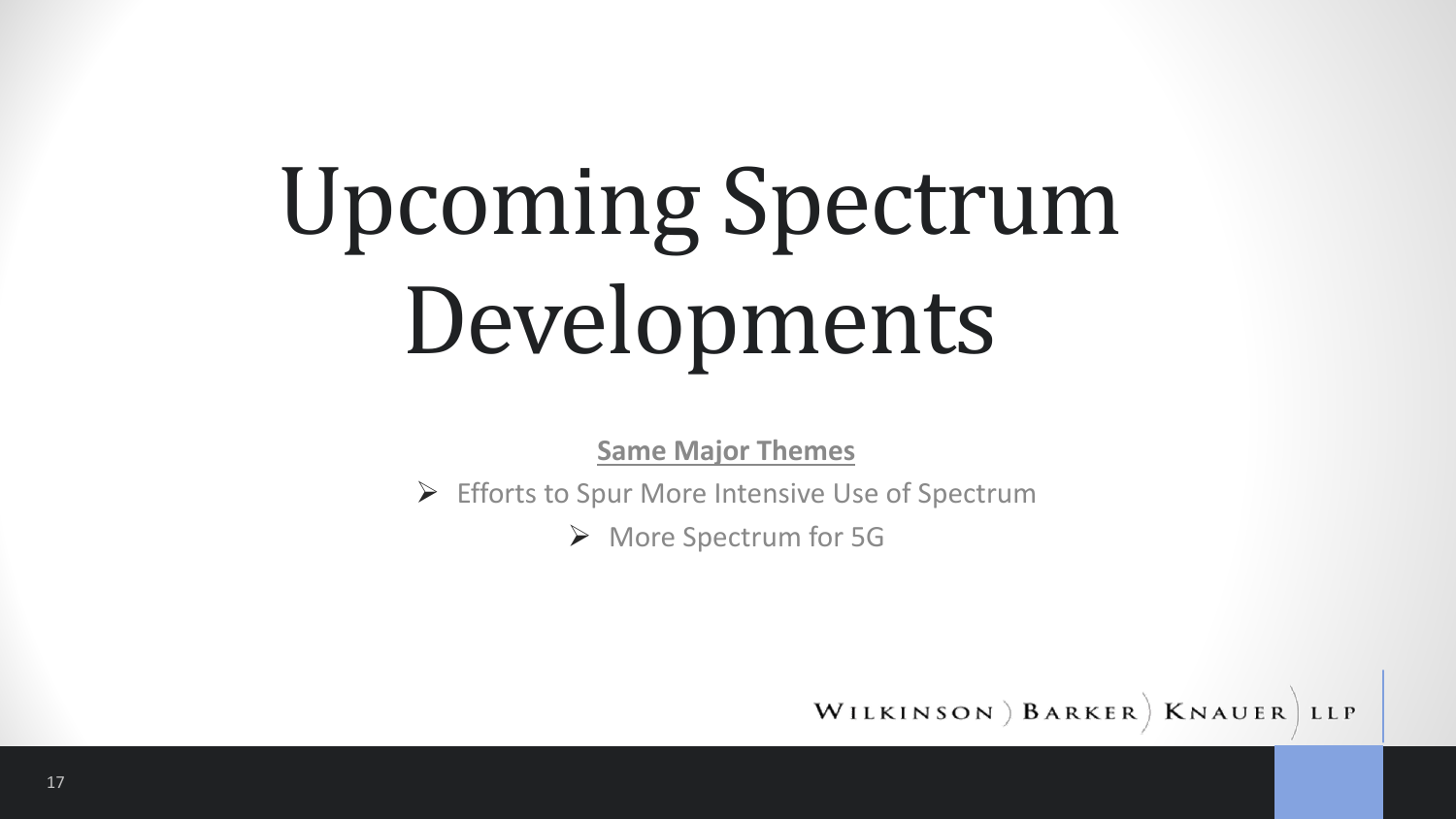# Receiver Performance Notice of Inquiry

- April 2022 FCC unanimously adopted a Notice of Inquiry (NOI) taking a fresh look at role of receiver performance in spectrum management
- Recognizes that more intensive use of spectrum necessitates FCC policies that consider efficiencies across all aspects of wireless systems, not just transmitters, but receivers too
- Seeks broad comments on ways to promote improvements in receiver immunity performance.
- Considers a variety of forms to accomplish this, including industry-led voluntary measures, FCC policies and guidance, and regulatory requirements
- Recognizes that different approaches may be appropriate for different bands or services
- Comments due June 27; Reply Comments due July 27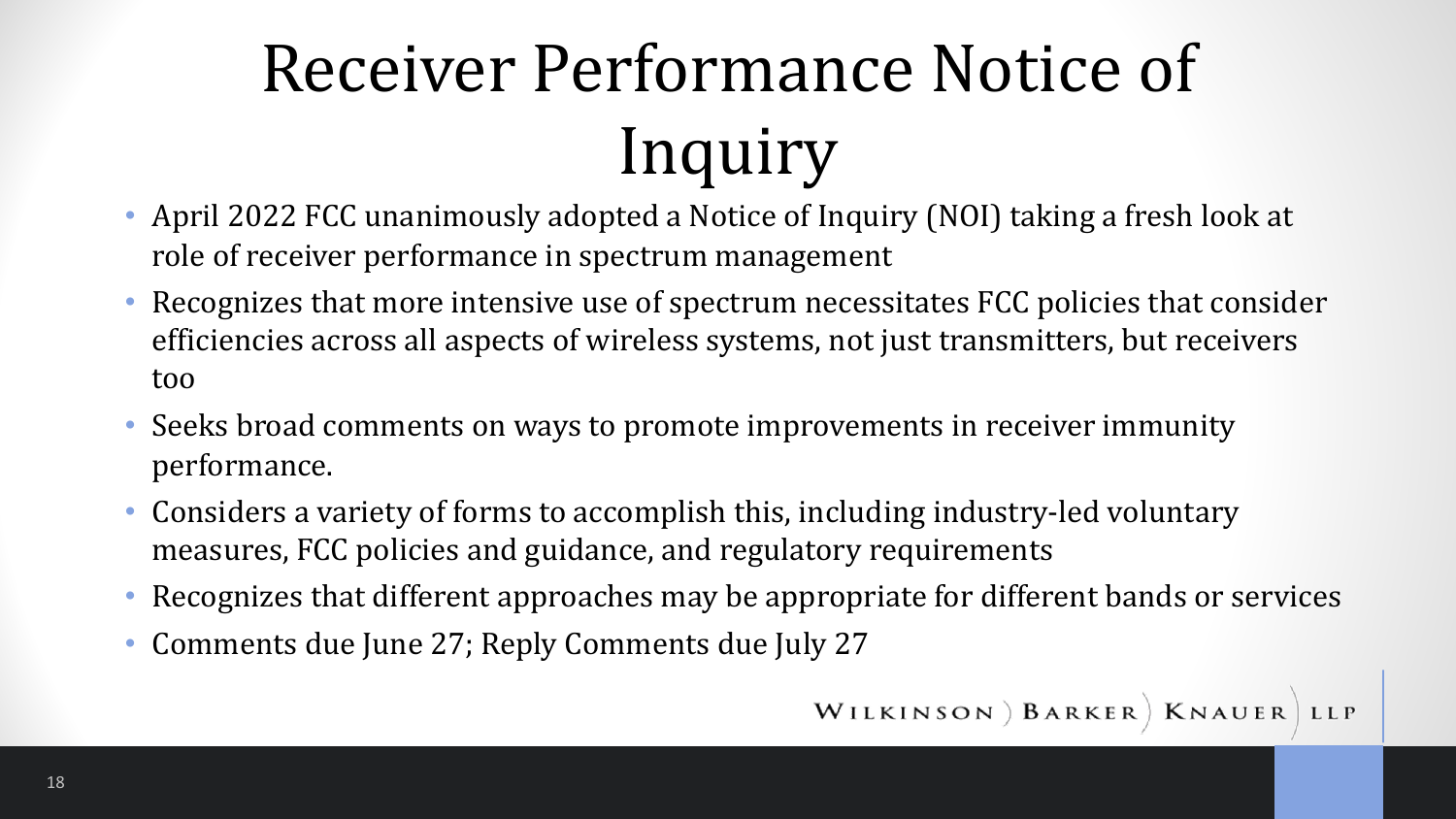# Upcoming Auction: 2.5 GHz (2496–2690 MHz)

- Scheduled to commence July 29
- Will make approximately 8,000 new flexible-use geographic overlay licenses available on a county-based area
	- Licensees obtain the rights to geographic area licenses "overlaid" on top of the existing incumbent licenses
	- There are about 2,000 existing Educational Broadband Service licenses in the band, the majority of which are subject to active spectrum leases
	- Winning bidders may operate in existing "white spaces" and if incumbent licensees cease operating, new licensees may operate in those locations as well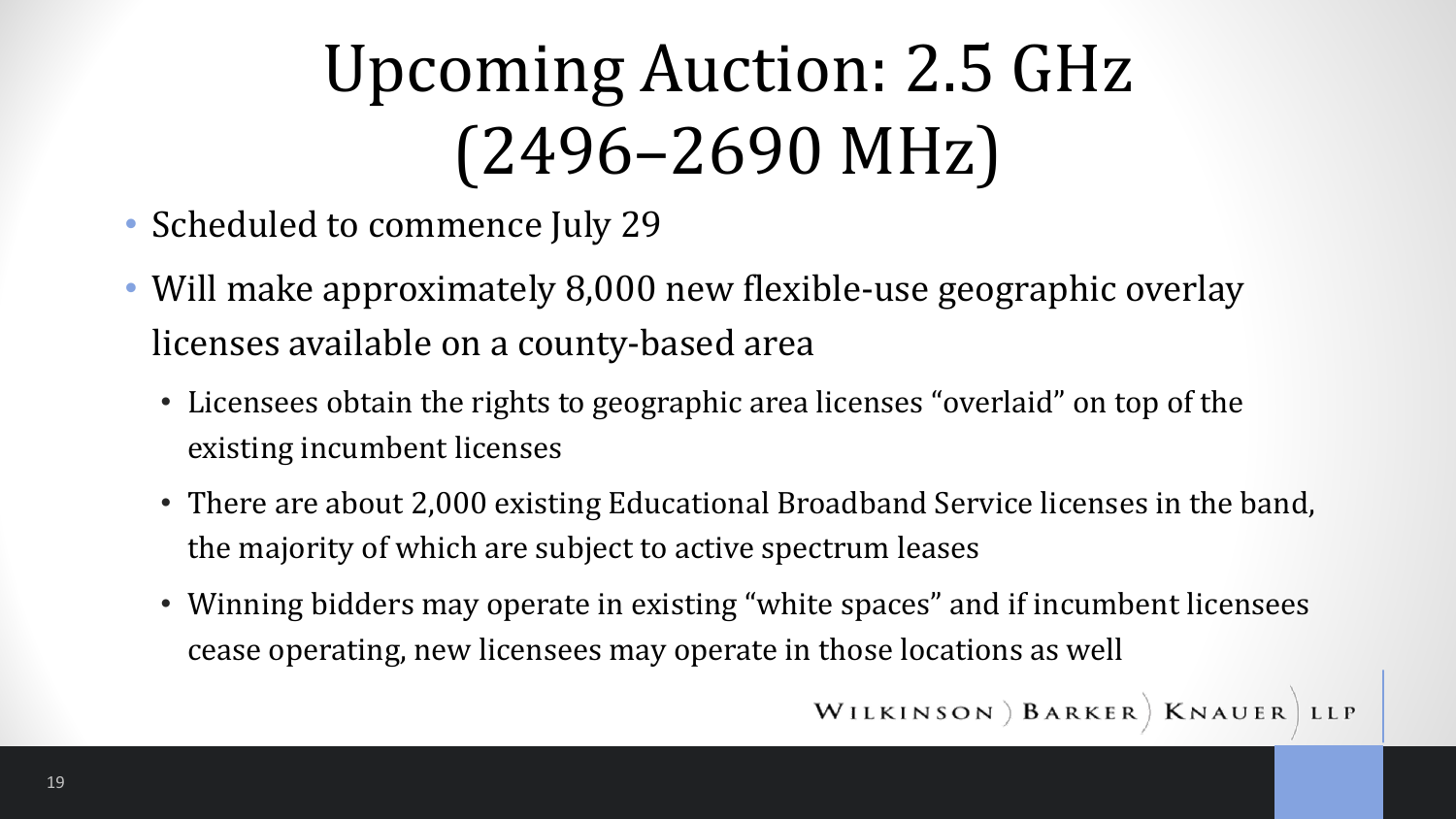### FCC Auction Authority

- FCC's general auction authority is set to expire on September 30, 2022
	- Under Section 309(j)(11) of the Communication Act, the FCC cannot grant licenses assigned at auction after its auction authority lapses
- Since the FCC first obtained that authority in 1993, Congress has never let it expire
	- If expired, FCC would retain limited authority to auction certain bands specified in the 2015 Spectrum Pipeline Act (30 megahertz—to be identified—below 3 GHz) and the Infrastructure Investment and Jobs Act of 2021 (IIJA) (spectrum in the 3.1-3.45 GHz band)
- Congress is currently evaluating options to extend the FCC's auction authority
	- Wireless industry want Congress to identify specific bands for auction in the reauthorization of auction authority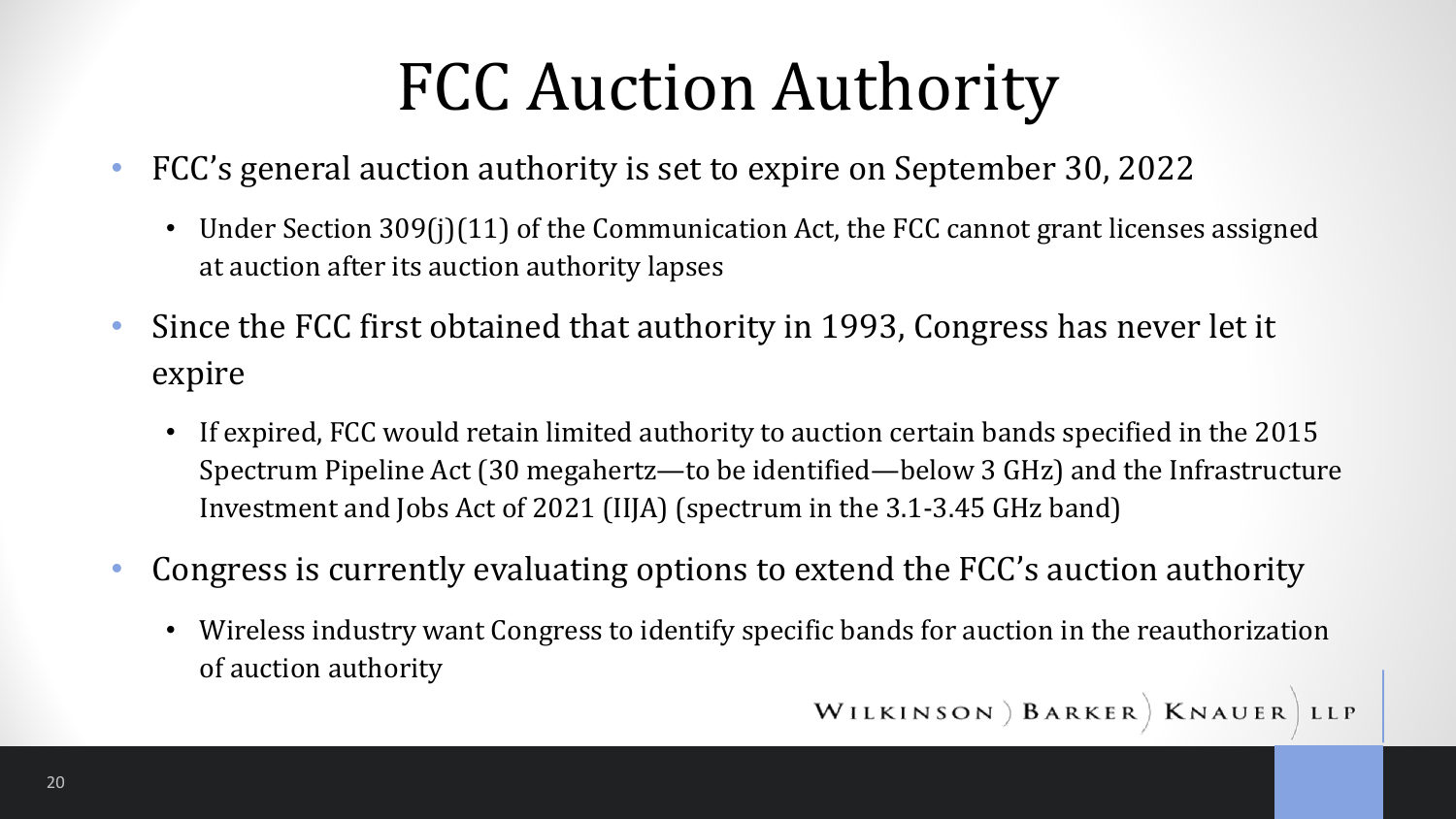### Spectrum Pipeline

- Chairwoman Rosenworcel and wireless industry support a spectrum pipeline
- Wireless stakeholders have expressed particular interest in freeing up additional mid-band spectrum for 5G
	- Lower 3 GHz (3.1-3.45 GHz) The IIJA requires DoD to study the band, and if NTIA and DoD determine that spectrum can be made available for shared use with commercial operators without impacting federal operations, the FCC is required to conduct an auction
		- Wireless stakeholders support the Spectrum Innovation Act, which, if enacted, would require NTIA/DoD to identify 200 megahertz for auction
	- 7/8 GHz (7.125–8.4 GHz) This band is of interest both to wireless stakeholders and unlicensed stakeholders given that it is adjacent to the 6 GHz band
	- The mid-to-upper frequencies in the 4 GHz band have also been identified by wireless providers as a possible candidate for 5G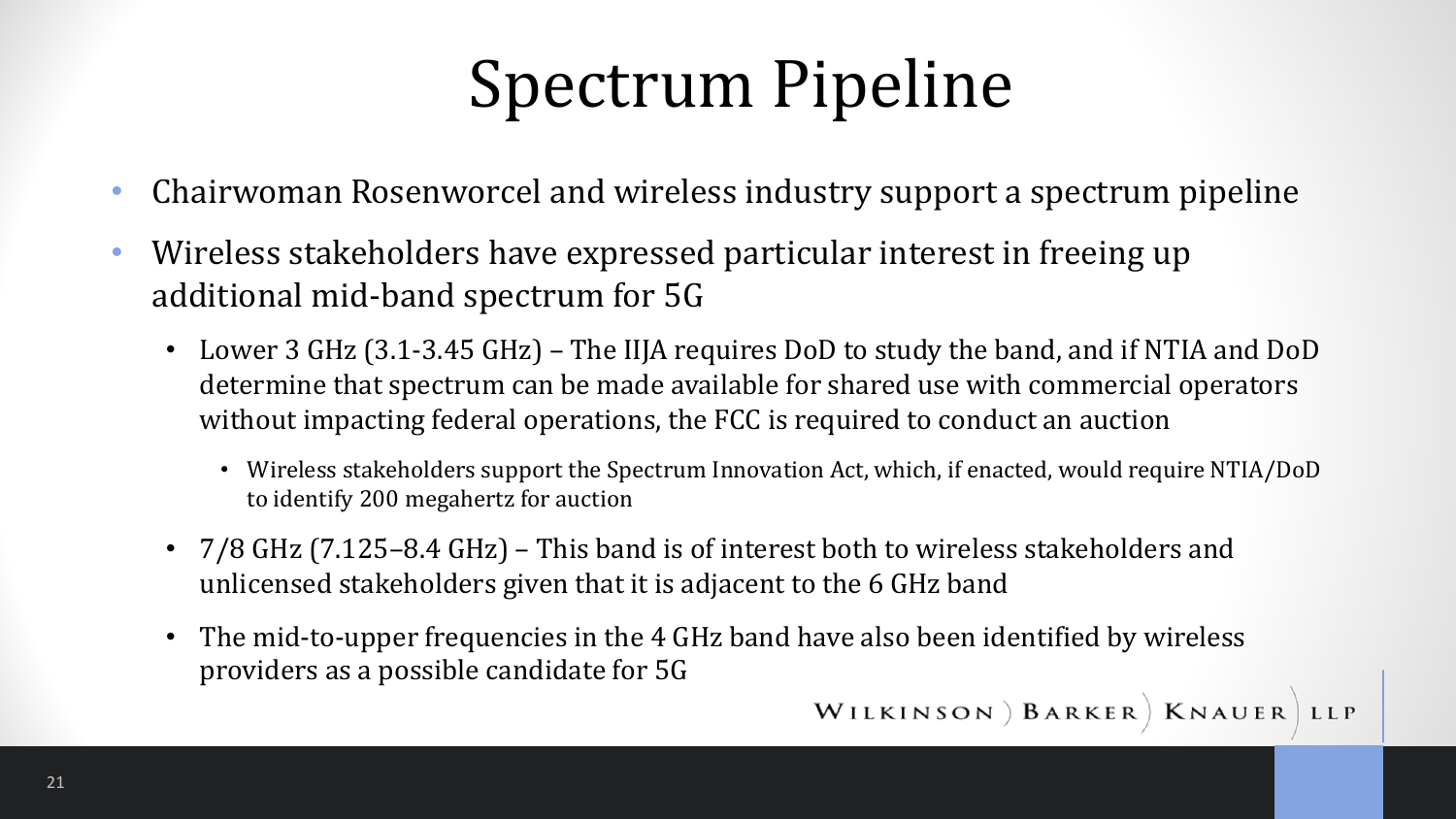### Spectrum Pipeline (cont.)

- The wireless industry has also expressed interest in additional low- and high-bands, including
	- 1.3-1.35 GHz, the 1.124-1.164 GHz, and 1.78-1.83 GHz
	- 26 GHz, 42 GHz, and 50 GHz bands
- Currently an open rulemaking to consider whether to add mobile wireless to the 12 GHz band
- Chairwoman Rosenworcel announced earlier this year that she wants to focus on  $7-15$  GHz for  $6G$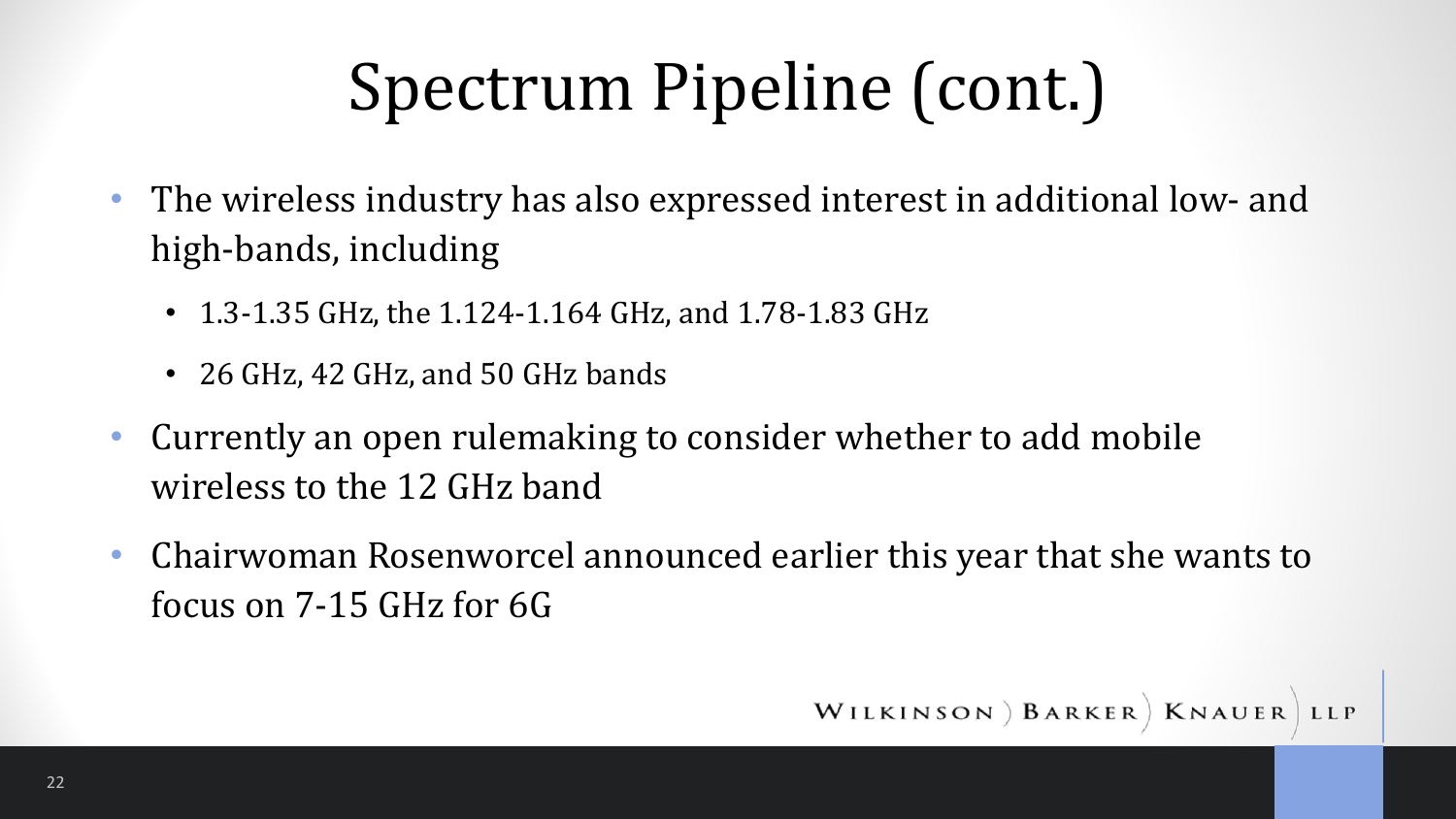# Spectrum Coordination Initiative

- Earlier this year, FCC and NTIA announced a new Spectrum Coordination Initiative
- The FCC Chair and NTIA Assistant Secretary now hold monthly meetings to conduct joint spectrum planning
- Commitment to:
	- Update the 20-year-old Memorandum of Understanding between the agencies
	- Renew efforts to develop a national spectrum strategy
	- Work cooperatively to develop processes for spectrum engineering analysis
	- Foster proactive technical exchange and engagement with industry and federal agencies WILKINSON ) BARKER | KNAUER LLP